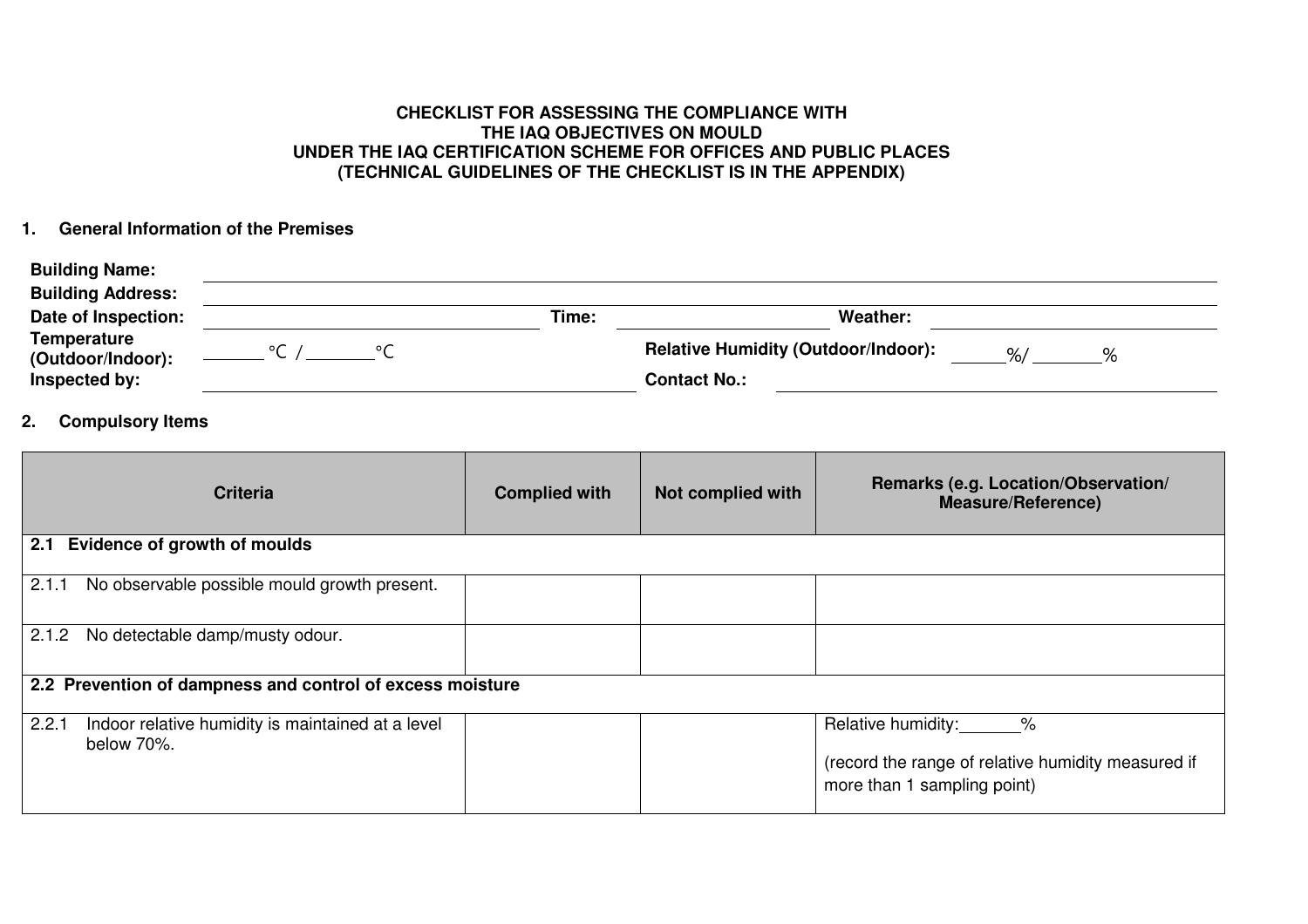|       | <b>Criteria</b>                                                                                                                                                                                                                                                                                                                                                                                                                | <b>Complied with</b> | Not complied with | Remarks (e.g. Location/Observation/<br><b>Measure/Reference)</b> |
|-------|--------------------------------------------------------------------------------------------------------------------------------------------------------------------------------------------------------------------------------------------------------------------------------------------------------------------------------------------------------------------------------------------------------------------------------|----------------------|-------------------|------------------------------------------------------------------|
| 2.2.2 | No water condensation observed on any indoor<br>surfaces or materials.                                                                                                                                                                                                                                                                                                                                                         |                      |                   |                                                                  |
|       | 2.3 Indicators of dampness and mould growth/remediation                                                                                                                                                                                                                                                                                                                                                                        |                      |                   |                                                                  |
| 2.3.1 | No leaks, flooding, wet floors, window leakage<br>(that causes mould growth) present.<br>If there is/are sign(s) of leaks, flooding, etc.<br>occurred in the past 12 months, remedial<br>measures have been taken to stop the leaks,<br>flooding, etc. and to prevent recurrence of similar<br>incidents.<br>(Please describe briefly the incident(s) and<br>remedial measures <sup>1</sup> taken in the "Remarks"<br>column.) |                      |                   |                                                                  |
| 2.3.2 | If there is/are sign(s) of possible mould growth in<br>the past 12 months, remedial measures have<br>been taken to clean up the possible mould and<br>prevent its recurrence.<br>(Please describe briefly the observations and<br>remedial measures <sup>1</sup> taken in the "Remarks"<br>column.)                                                                                                                            |                      |                   |                                                                  |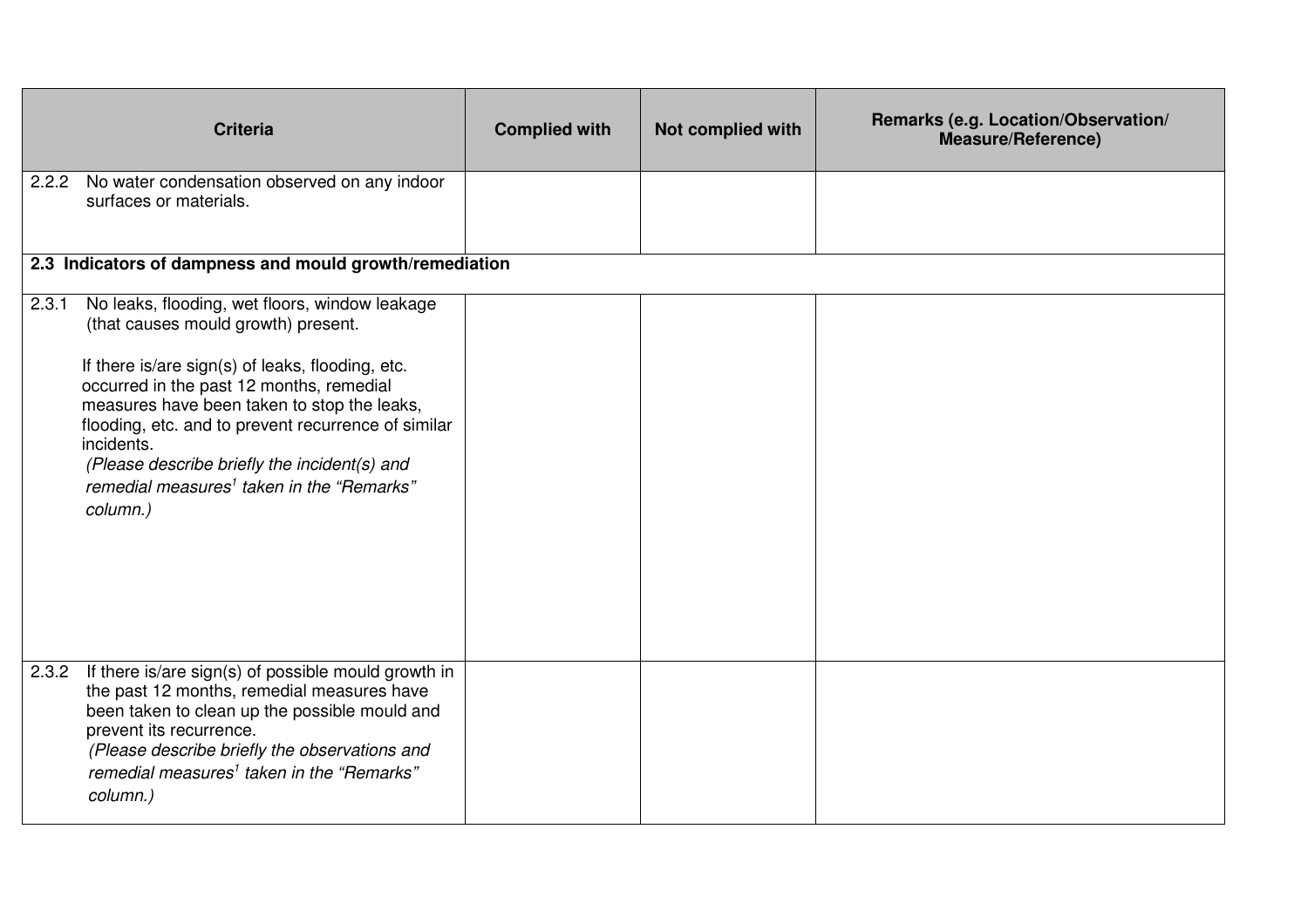|                     | <b>Criteria</b>                                                                                                                                                       | <b>Complied with</b> | Not complied with | Remarks (e.g. Location/Observation/<br><b>Measure/Reference)</b> |
|---------------------|-----------------------------------------------------------------------------------------------------------------------------------------------------------------------|----------------------|-------------------|------------------------------------------------------------------|
| Housekeeping<br>2.4 |                                                                                                                                                                       |                      |                   |                                                                  |
| 2.4.1               | Presence of housekeeping records. (e.g. records<br>of carpet cleaning, MVAC system servicing and<br>incidence of water leak or flood in the past 12<br>months, etc.). |                      |                   |                                                                  |
|                     | 2.4.2 For areas with carpets, carpet cleaning is<br>conducted at least once per year. <sup>2</sup>                                                                    |                      |                   |                                                                  |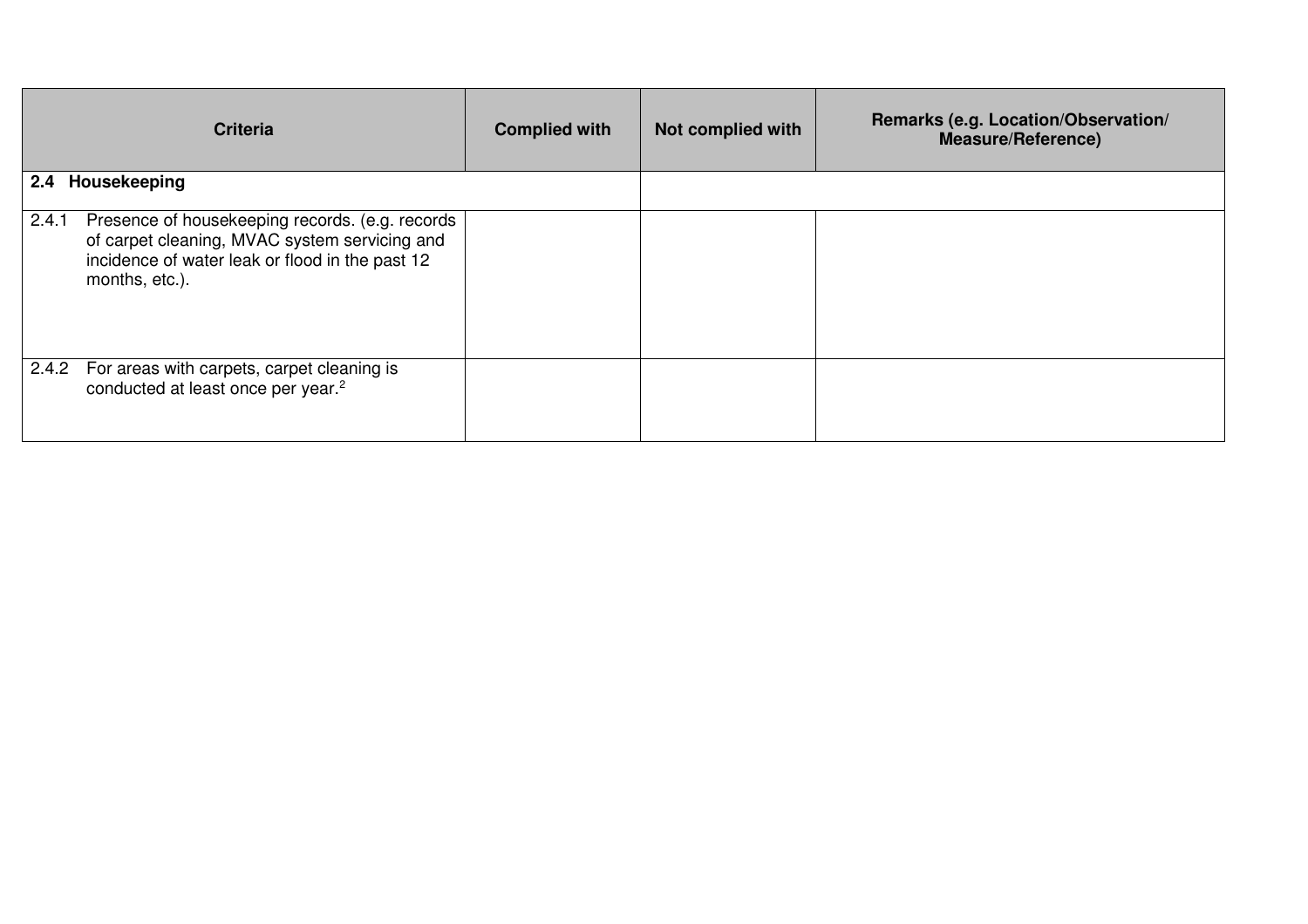## **3. Supplementary Inspection Items (Optional)**

| <b>Supplementary Inspection Items</b>                                                                                                                                                                                                                                                           | Remarks (e.g. Location/Observation/Measure/Reference) |
|-------------------------------------------------------------------------------------------------------------------------------------------------------------------------------------------------------------------------------------------------------------------------------------------------|-------------------------------------------------------|
| Design, operation and maintenance of indoor ventilation system<br>3.1                                                                                                                                                                                                                           |                                                       |
| Do the design and construction of the premises and ventilation<br>3.1.1<br>systems comply with relevant international technical codes and<br>guidelines? If "Yes", please provide the name of the technical<br>code or guideline (e.g. ASHRAE Standard, CIBSE Code) in the<br>"Remarks" column. |                                                       |
| Is air ducting regularly inspected and cleaned (as necessary)?<br>3.1.2<br>If "Yes", please describe briefly the inspection frequency and<br>relevant records in the "Remarks" column.                                                                                                          |                                                       |
| Is air balancing regularly checked (as necessary)? If "Yes",<br>3.1.3<br>please describe briefly the frequency and relevant records in<br>the "Remarks" column.                                                                                                                                 |                                                       |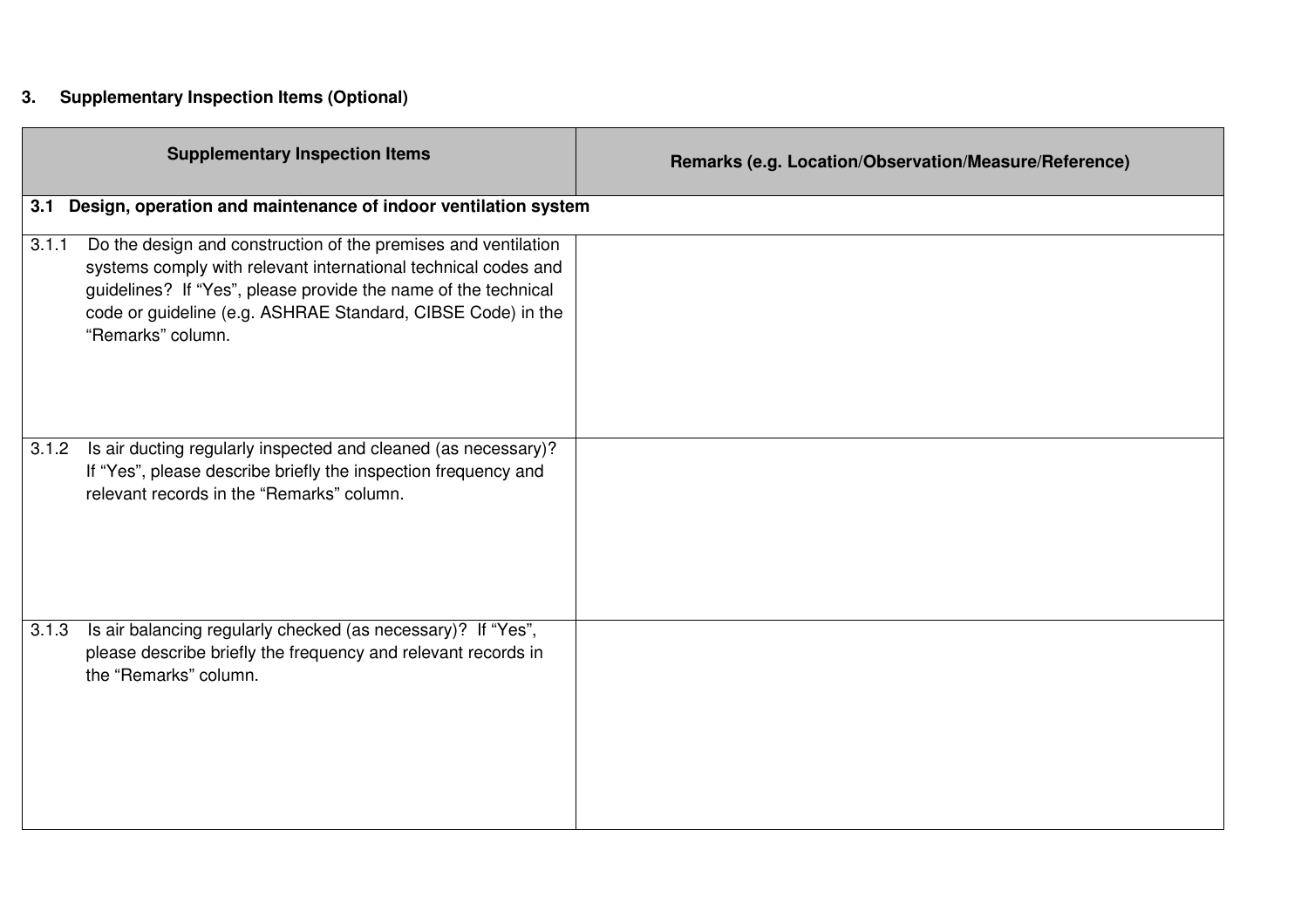| <b>Supplementary Inspection Items</b>                                                                                                                                                                                                                                              | Remarks (e.g. Location/Observation/Measure/Reference) |
|------------------------------------------------------------------------------------------------------------------------------------------------------------------------------------------------------------------------------------------------------------------------------------|-------------------------------------------------------|
| 3.1.4<br>Are the following MVAC equipment regularly checked and<br>cleaned (as necessary)?                                                                                                                                                                                         |                                                       |
| Air-cooled chillers                                                                                                                                                                                                                                                                |                                                       |
| Cooling towers                                                                                                                                                                                                                                                                     |                                                       |
| Fresh air intakes                                                                                                                                                                                                                                                                  |                                                       |
| MVAC equipment room<br>$\overline{\phantom{0}}$                                                                                                                                                                                                                                    |                                                       |
| Air filters<br>$\sim$                                                                                                                                                                                                                                                              |                                                       |
| Cooling/Heating coils<br>$\blacksquare$                                                                                                                                                                                                                                            |                                                       |
| Drain pans                                                                                                                                                                                                                                                                         |                                                       |
| Fan coils                                                                                                                                                                                                                                                                          |                                                       |
| Air grilles/diffusers<br>$\blacksquare$                                                                                                                                                                                                                                            |                                                       |
| 3.2 Housekeeping                                                                                                                                                                                                                                                                   |                                                       |
| For areas with carpets, are the carpets regularly cleaned with a<br>3.2.1<br>vacuum cleaner equipped with high efficiency particulate air<br>filter (HEPA filter)? If "Yes", please provide the cleaning<br>method and the model of the vacuum cleaner in the "Remarks"<br>column. |                                                       |
| Any management system <sup>3</sup> to provide a healthy indoor<br>3.2.2<br>environment which is free of excess moisture and mould?                                                                                                                                                 |                                                       |